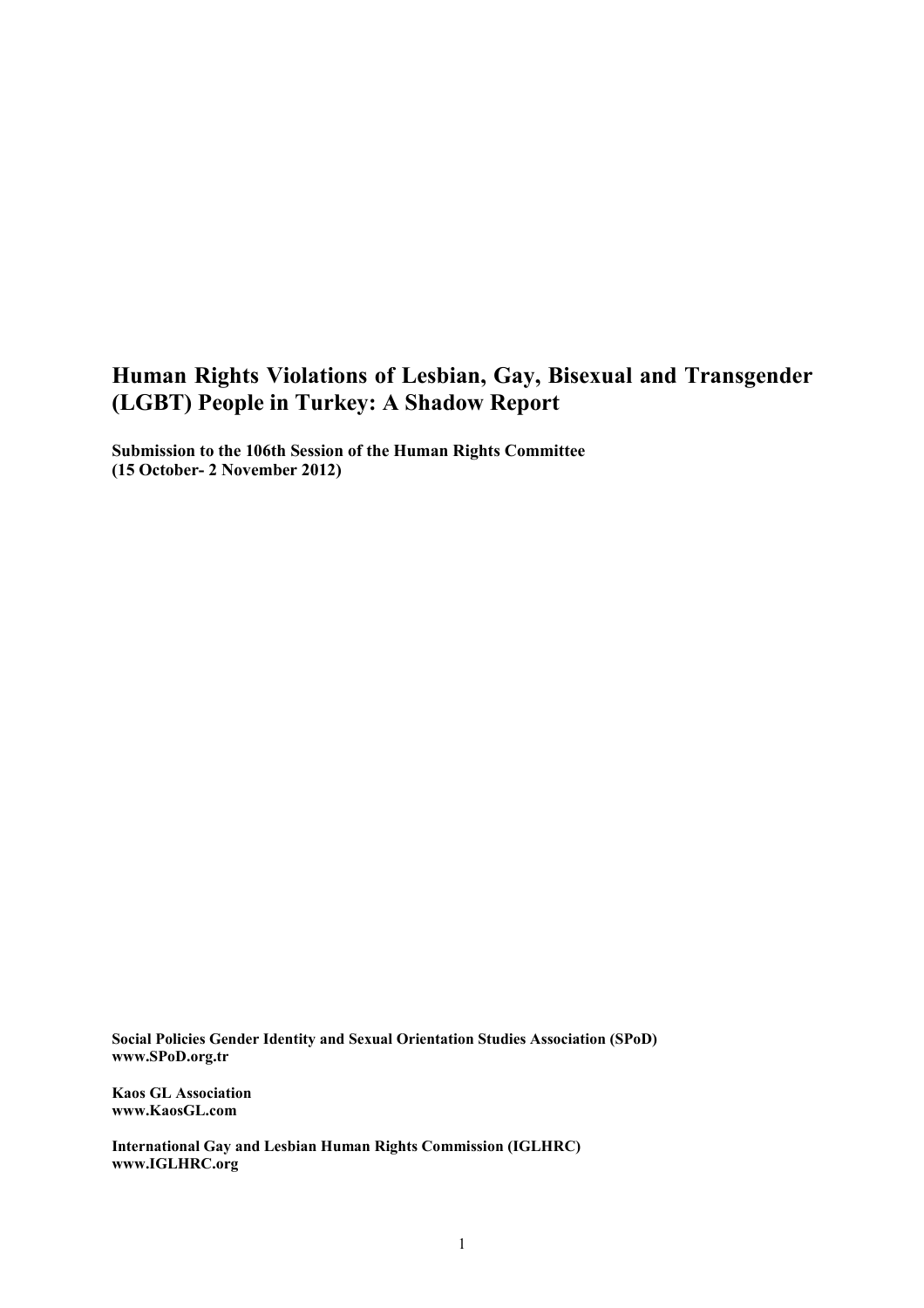## **EXECUTIVE SUMMARY**

This report is a joint submission by the Social Policies Gender Identity and Sexual Orientation Studies Association (SPoD), Kaos GL Association, International Gay and Lesbian Human Rights Commission (IGLHRC) to the United Nations Human Rights Committee ("the Committee") on the occasion of its consideration of the first periodic report of the Government of Turkey on the implementation of the International Covenant on Civil and Political Rights ("the Covenant"). The purpose of this report is to highlight the widespread and systematic human rights violations experienced by lesbian, gay, bisexual, and transgender (LGBT) people; in Turkey despite the country's international obligations under the Covenant. In particular, SPoD, KaosGL, and IGLHRC draw the attention of the Committee to the following human rights violation:

- In the Republic of Turkey, LGBT people do not enjoy legal protection from discrimination and abuse. During the recent drafting of Turkey's new Constitution, the Justice and Development Party (AKP), which currently controls the government and is a member of the Constitutional Committee, defied calls by other political parties  $\&$  NGO's and refuses to make any references to sexual orientation and gender identity (SOGI) in the Constitution.
- Not only does the State fail to promote the rights of LGBT persons but there has been a number of high-profile State actors speaking out directly against the LGBT community in recent years in their official capacity. In March 2010, the State Minister responsible for Woman and Family issues, Mrs. Selma Aliye Kavaf, stated that homosexuality is a "biological disorder" and a "sickness." Despite international condemnation, Mrs. Aliye Kavaf refused to retract her comments.
- In December of 2011, Interior Minister Idris Naim Sahin described homosexualtiy as a contributing factor to "an environment in which there are all kinds of dishonor, immorality, and inhuman situations."
- Turkey not only lacks specific hate crime legislation to protect the LGBT community, but the State's skewed interpretation of the penal code has practically allowed legal justification of hate crimes against LGBT victims. Under Article 29 of the Turkish Penal Code, sentences for offences committed "with affect of anger or asperity" caused by an "unjust act" are reduced from life imprisonment to 12 to 18 years.
- Many LGBT asylum seekers and refugees entered Turkey from Iran due to the torture and maltreatment they suffered as a result of their sexual orientation and gender identity. These asylum seekers were resettled in the satellite cities. Many of these refugees report physical and psychological harassment, violence and discrimination by police officers and citizens because of the fact that they were LGBT.
- The government of Turkey limits the freedom of expression for LGBT-related materials including artwork, novels, and magazines - by arguing that gay relationships are "obscene and against the morality". The government is able to limit publications that discuss sexual orientation and gender identity because Turkey does not have a clear definition of "public morality" in the national law.
- Turkey has made legality of LGBT association conditional on not "encouraging lesbian, gay, bisexual, transvestite and transsexual behaviour with the aim of spreading such sexual orientations." This, along with Article 56 of the civil code, quoted above (on the formation of association, which says groups can't engage in activities that violates morality), is a constant threat against LGBT group's activities and outreach.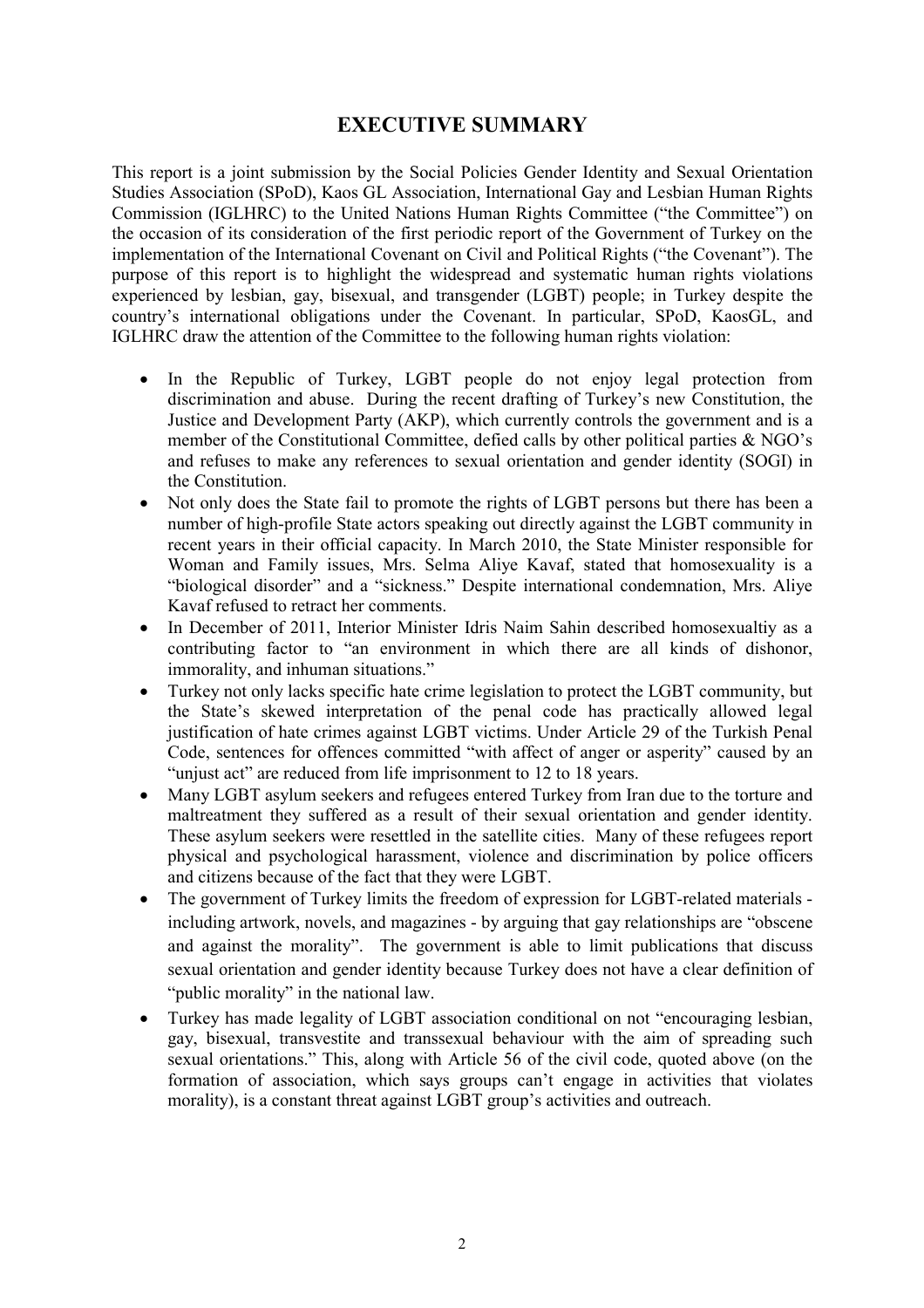# **TABLE OF CONTENTS**

| 4  |
|----|
| 5  |
|    |
| 8  |
| 11 |
| 13 |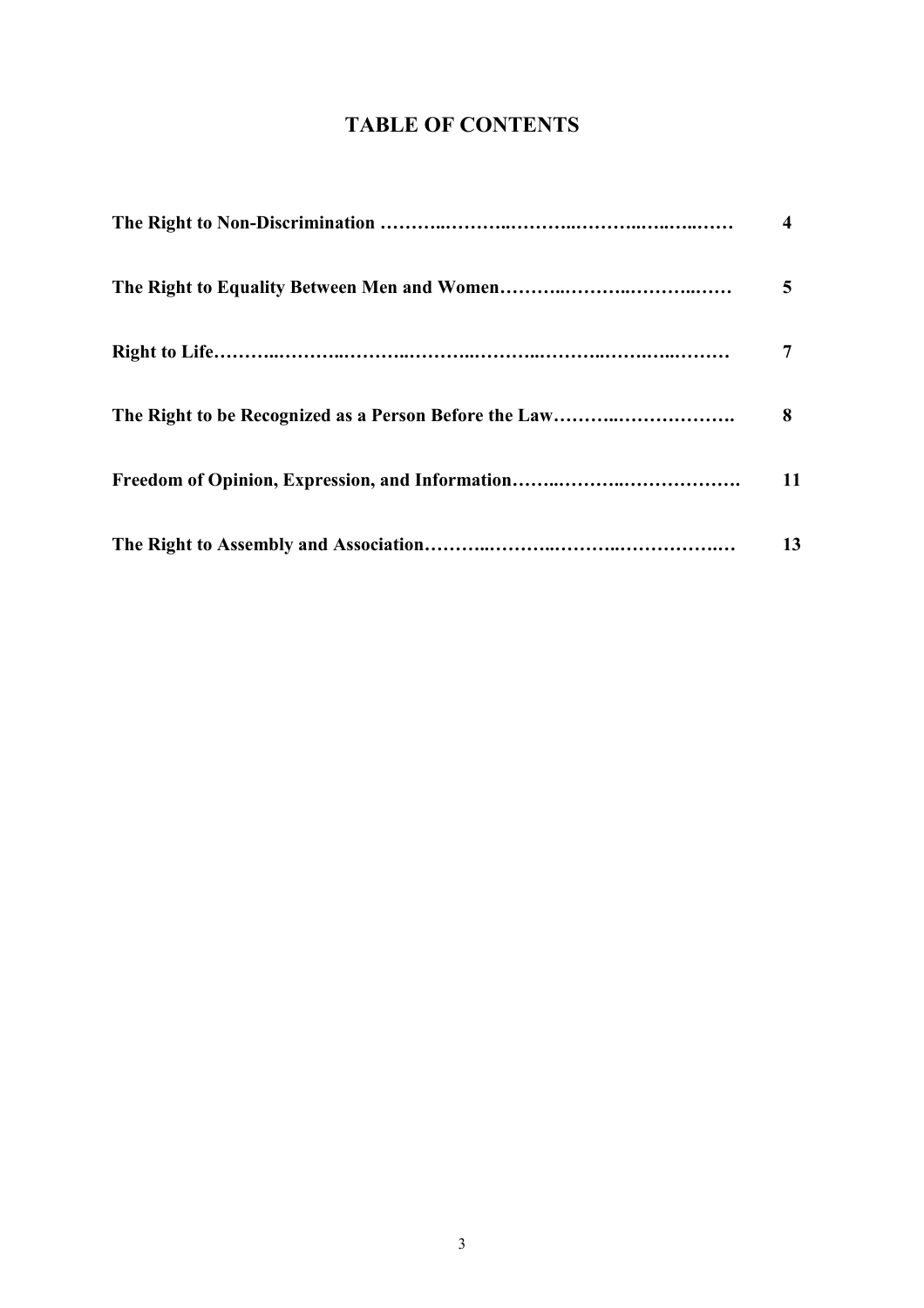## **The Right to Non-Discrimination (Articles 2.1, 3 and 26)**

Articles 2(1), 3 and 26 of the Convention provide for the respect, equality and nondiscrimination of all individuals on the grounds of, inter alia, race, colour and sex. In the landmark decision of *Toonen v Australia* in 1994, the Committee found not only that the reference to "sex" in Articles 2(1) and 26 must be taken to include sexual orientation, but also that laws which criminalize consensual homosexual acts expressly violate the privacy protections of Article 17.<sup>1</sup> In the past twelve months alone, the Committee has called upon states on at least five separate occasions to take affirmative measures to end national prejudice and discrimination against lesbian, gay, bisexual and transgender (LGBT) people.<sup>2</sup>

In the Republic of Turkey, the LGBT people do not enjoy legal protection from discrimination and abuse. Although the current Constitution of Turkey guarantees that all individuals are "equal without any discrimination before the law"<sup>3</sup>, and "everyone possesses inherent fundamental rights and freedoms which are inviolable and inalienable."<sup>4</sup> There is no language in the Constitution, or other legislations, that specifically protects LGBT individuals from discrimination based on their sexual orientation or gender identity.

As the European Commission pointed out in its review of Turkey in 2011, the government "removed all references to discrimination on grounds of 'sexual identity' or 'sexual orientation' (SOGI) from the draft law establishing an anti-discrimination and equality board."<sup>5</sup> The report goes on to document discrimination, intimidation and violence against of LGBT persons in Turkey that will be discussed in greater detail later in this report.

In the past few months, when the opportunity arose for Turkey to include protection against discrimination of LGBT individuals in the drafting of Turkey's new Constitution, the drafters chose to actively deny inclusion and protection of LGBT individuals. In the current drafting process, two of the four some members of the Constitution Reconciliation Committee, from Peace and Democracy Party (BDP) and the Republican People's Party (CHP), proposed to add SOGI as a ground of discrimination in the "Fundamental Rights and Freedoms" chapter of the Constitution. These attempts remain unsuccessful. The Justice and Development Party (AKP), which currently controls the government and is a member of the Constitutional Committee, refuses to make any reference to SOGI in the Constitution as well as international agreements. AKP's deputy in Istanbul and member of the committee in Istanbul, Mustafa Sentop, stated "the Committee does not "find it right to have an expression concerning gays in any part of the constitution."<sup>6</sup>

<sup>1</sup> *Toonen v. Australia*, CCPR/C/50/D/488/1992, UN Human Rights Committee (HRC), 4 April 1994, *available at*: http://www.unhcr.org/refworld/docid/48298b8d2.html [accessed 14 September 2012]

 $2^2$  CCPR/C/GTM/CO/3 March 19, 2012 at para. 11, CCPR/C/DOM/CO/5 Mar. 12, 2012 at para. 16,

CCPR/C/JAM/CO/3 October 19, 2011 at para. 8, CCPR/C/KWT/CO/2 October 20, 2011 at para. 30,

CCPR/C/ARM/CO/2-3 July 16, 2012 at para. 10. <sup>3</sup> Constitution of Turkey at Art. 10 (1981).

<sup>4</sup> *Id.* at Art. 12.

<sup>5</sup> European Commission*, supra* note *7.* 

<sup>6</sup> Omer Akpinar, *The New Constitution in Turkey: Not for Gays!*, KAOS GL (September 15, 2012)

http://kaosgl.org/page.php?id=12282; *see also* Goksel Bozkurt, *Protection for Gay Rights Vetoed*, HURRIET DAILY NEWS (September 14, 2012), http://www.hurriyetdailynews.com/protection-for-gay-rightsvetoed.aspx?pageID=238&nID=30096&NewsCatID=339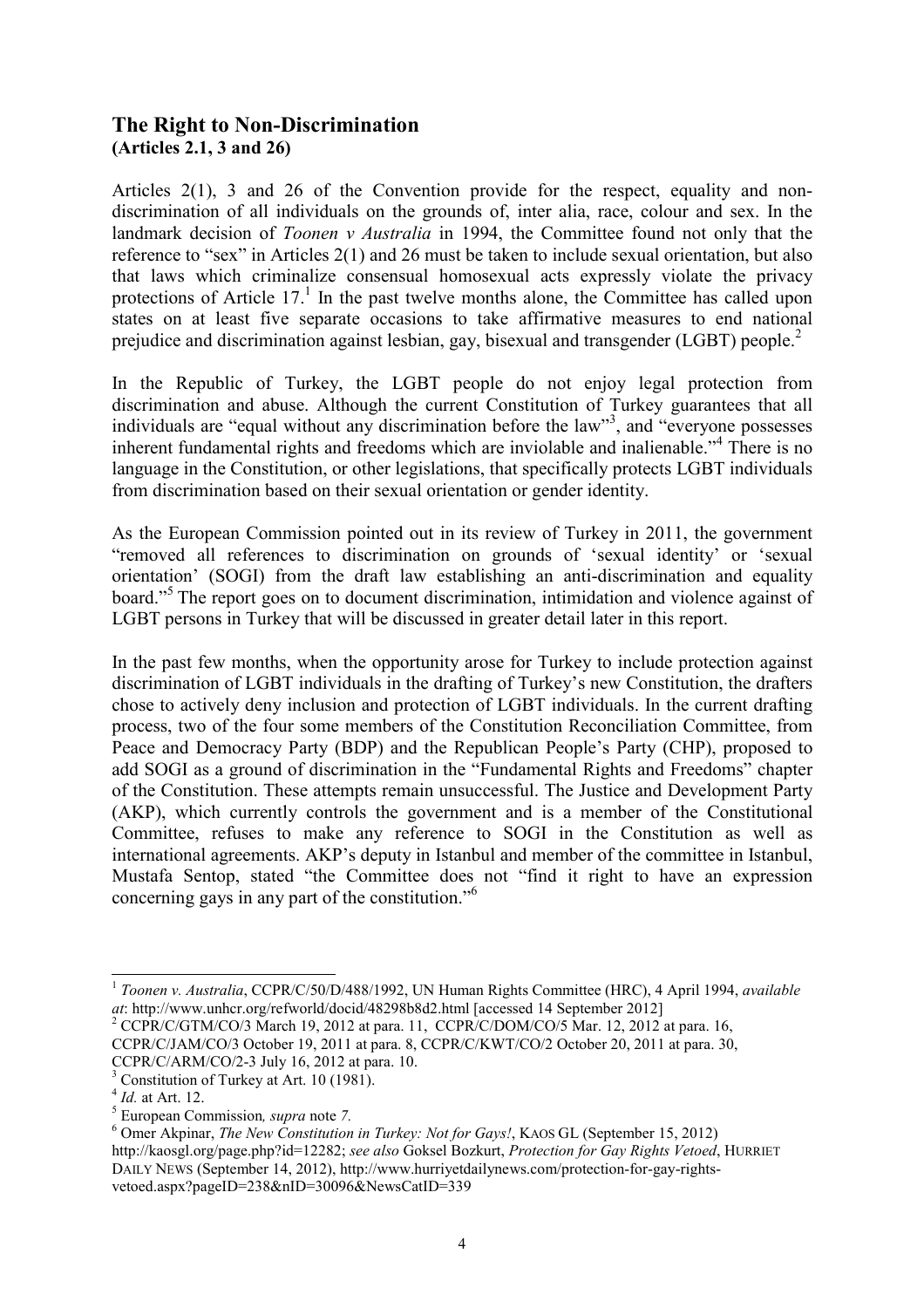Similarly, the State has refused to incorporate protection for LGBT persons rights in other legislation. On 8 March 2012, Turkey passed Law No. 6284 on Prevention of Violence against Women and the Protection of the Family, Women's rights organizations. LGBT groups demanded the inclusion of the terms "sexual orientation" and "gender identity" in the law, however the government refused.

In the absence of any anti-discrimination legislation to protect LGBT people and with the intentional efforts of the government of Turkey to obstruct LGBT individual's access to legal protections by not including them in the new Constitution, the LGBT individuals in Turkey continue to be deprived from legal protection against discrimination, as demanded by Articles 2(1), 3 and 26 of ICCPR.

#### *Recommendations*

- The State should explicitly include protection of sexual orientation and gender identity in the new Constitution in the "Fundamental Rights and Freedoms" chapter of the Constitution as well as all other provisions involving equality and antidiscrimination. The State should also ensure that LGBT voices are heard during the drafting and decision-making process of the Constitution.
- The State should ensure –through measures such as providing trainings and setting up monitoring and evaluation systems- that judges and prosecutors comply with Article 90 of the Constitution, which requires the state to adhere to international law over domestic law when the two are in conflict. The State to be particularly diligent that the provision is followed when dealing with issues regarding sexual orientation and gender identity (SOGI) given the lack of protections for LGBT individuals in domestic legislation.
- The State should take legislation and administrative measures –both on national and local levels- to prohibit and prevent discrimination on the basis of sexual orientation and gender identity in order to provide effective protection to LGBT people in Turkey.

# **The Right to Equality Between Men and Women (Article 3)**

Article 3 of the ICCPR requires State parties, "to undertake to ensure the equal right of men and women to the enjoyment of all civil and political rights set forth in the present Covenant."

Turkey fails to protect LGBT men and women from crimes committed on the basis of their sexual orientation and gender identity. Violence against LGBT men and women is prevalent and the state is unresponsive. Article 216 of the Turkish Penal Code criminalizes incitement to hatred. Under Article 216, a person who "provokes a group of people belonging to different social class, religion, race, sect or coming from another origin to be rancorous or hostile against another group" may be punished with one to three years of imprisonment and a person who "humiliates" other persons for the aforementioned reasons may be imprisoned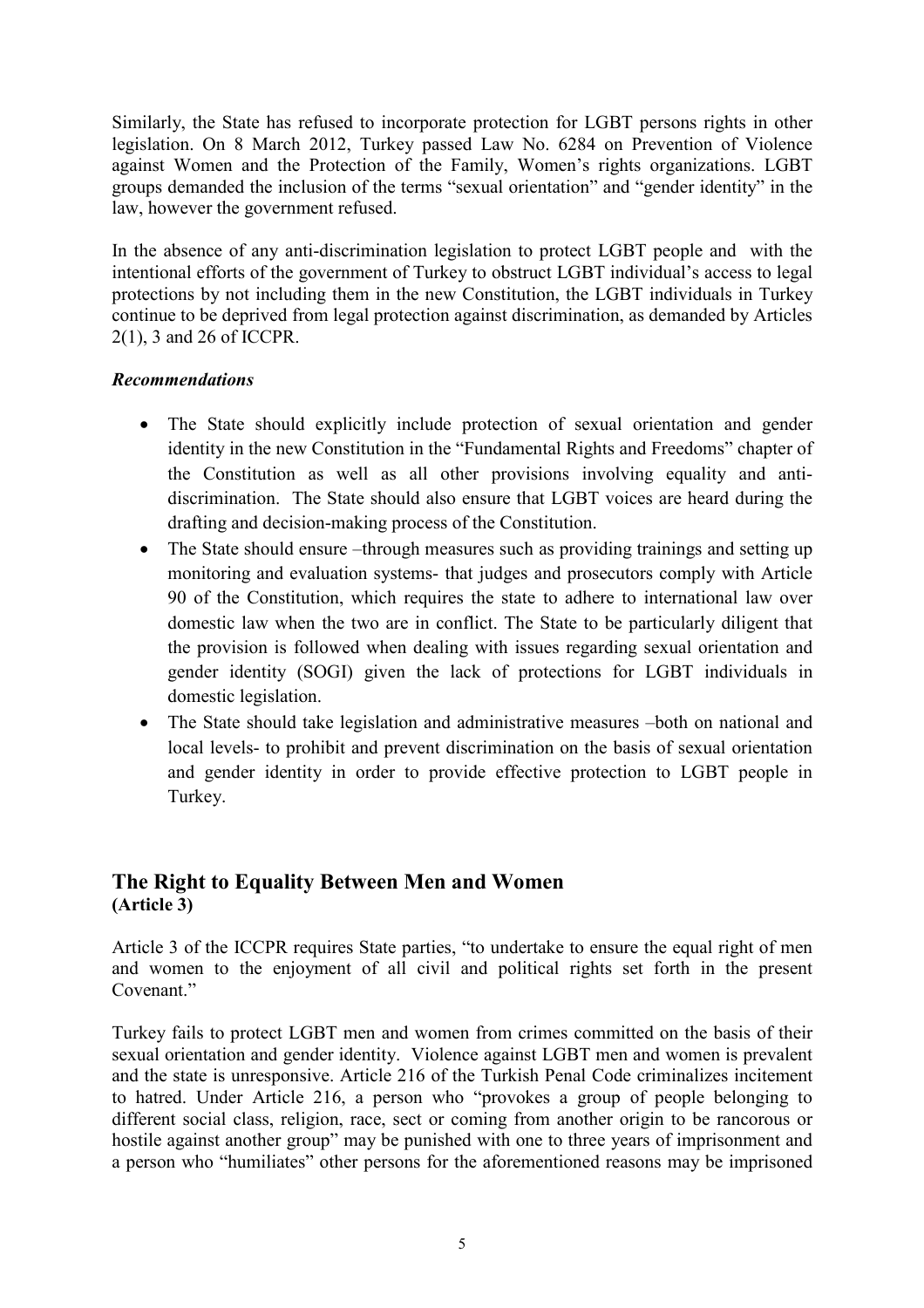for six months to one year.<sup>7</sup> LGBT persons are not named as a protected class under this article. Furthermore, Article 216 gives the judiciary broad discretion of interpretation for implementation of the law, which has proven to result in discriminatory implementation of the law by choosing not to punish those who incite violence and harass members of the LGBT community.

One example of the police failing to prosecute individuals who incite violence against the LGBT community can be seen in events of a demonstration on August of 2006. On Sunday August 6, 2006, the Rainbow Association of Bursa called for a pro-LGBT demonstration but before the group could hold the march, approximately five hundred counter-demonstrators gathered around the association's headquarters. They chanted and threw stones, forcing the activists to seek shelter inside a building. The activists remained trapped in the building for hours. Following this incident, the police cancelled Rainbow Association's planned demonstration claiming that they were incapable of protecting the group from the counterdemonstrators. In February 2007, a criminal case was filed against Fevzinur Dundar, the individual who led the counter-demonstrators. The charges were brought under Article 216. Mr. Dündar's was acquitted, despite the fact that his homophobic comments had been welldocumented and recorded in the media. The Bursa Criminal Court of First Instance stated that there was a "lack of evidence" to support the charges. $8$ 

Another incident occurred on June 24 2012 when members of an nationalist group tried to attack the trans Pride march in Istanbul's Taksim Square. None of the aggressors were taken into custody demonstrating a lack of sincere investigation of hate crimes towards LGBT individuals by the state.<sup>9</sup>

Not only does the State fail to promote the rights of LGBT persons, but there has been a number of high-profile State actors speaking out directly against the LGBT community in recent years in their official capacity. In March 2010, the State Minister responsible for Woman and Family issues, Mrs. Selma Aliye Kavaf, stated that homosexuality is a "biological disorder" and a "sickness." Despite international condemnation, Mrs. Aliye Kavaf refused to retract her comments. Then in December of 2011, Interior Minister Idris Naim Sahin described homosexualtiy as a contributing factor to "an environment in which there are all kinds of dishonor, immorality, and inhuman situations."<sup>10</sup>

The State has failed to protect the LGBT community from discrimination and violence by excluding them from protection within criminal legislation and refusing to adequately prosecute crimes committed against them. The State also fails to address the State-sponsored homophobia against the LGBT community by its own officials. As a result members of the LGBT community continue to be a target for discrimination and violence.

#### *Recommendations*

• The State party should take all necessary legislative, administrative and other measures to eliminate and prohibit discrimination on the basis of sexual orientation

<sup>8</sup> "Yürüyoruz" [We Are Marching], documentary film, more information available at:

<http://www.lambdaistanbul.org/s/etkinlik/akbank-3-kisa-film-festivali-yuruyoruz/>

 $\overline{a}$ 7 Criminal Code, Law No. 5237, Article No. 216 (Turk.), *available at* 

http://www.justice.gov.tr/basiclaws/Criminal\_Code.pdf.

<sup>&</sup>lt;sup>9</sup> Interview with eye-witnesses by Kaos GL (July 2012) (on File with Kaos GL).

<sup>&</sup>lt;sup>10</sup> İçişleri Bakanı'ndan yeni terör tarifleri [Minister of Interior, the new terrorism recipes], RADIKAL (December

<sup>26, 2011 15:24),</sup> http://www.radikal.com.tr/Radikal.aspx?aType=RadikalDetayV3&ArticleID=1073629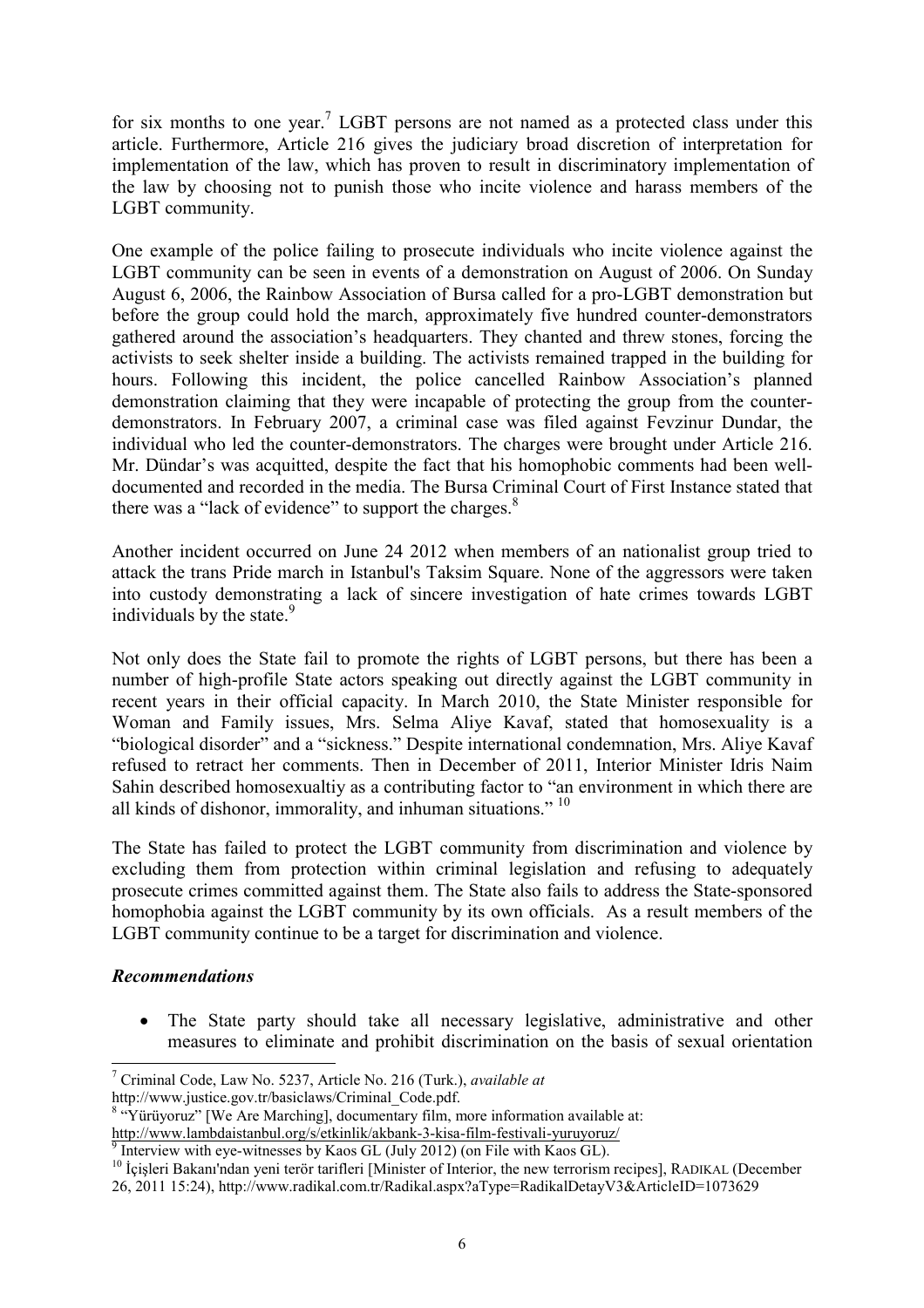ensure that individuals of different sexual orientation or gender identity are protected from violence and social exclusion within the community.

- The State should clarify the language contained in Article 216 of the Turkish Penal Code to prevent its use as a legal justification for violence committed against members of the LGBT community.
- The State should include LBT women in the new Law No. 6284 on Prevention of Violence against Women and the Protection of the Family.

### **Right to Life (Article 6)**

Article 6 states that "every human being has the inherent right to life" and "this right will be protected by law."

Turkey not only lacks specific hate crime legislation to protect the LGBT community, but the State's skewed interpretation of the penal code has practically allowed legal justification of hate crimes against LGBT victims. Under article 29 of the Turkish Penal Code, the sentences of offences committed "with affect of anger or asperity" caused by an "unjust act" are reduced from life imprisonment to twelve to eighteen years.<sup>11</sup> It may be used to lower prison sentences in cases where the notions of family honor provided a motivation to kill. Article 29 contains reference to "provocation" or "incitement" as possible grounds for a lower punishment for murder<sup>12</sup> and at times has been invoked to lower sentences for murders of lesbian, gay, bisexual, and transgender people. This misuse of the law should be addressed.<sup>13</sup> The following example elicits one of the many gruesome realities LGBT individuals face and remain unable to seek retribution for through the criminal justice system.

On February 22, 2006 Abdülbaki Koşar, a gay journalist, was stabbed to death.<sup>14</sup> At trial the defendant stated that he had committed the crime after Mr. Kosar had propositioned him for sex. The Court found that Mr. Kosar's proposition constituted "unjust provocation" therefore the court reduced the ultimate sentence from life imprisonment to fifteen years incarceration.<sup>15</sup>

In 2004 Yelda Yildirim, a lesbian, was murdered. Her girlfriend's husband killed her by stabbing her 13 times. The perpetrator Huseyin Yardimci was tried for killing Yelda Yildirim and the court acknowledged that the murder was committeed with homophobic

[http://trans.ilga.org/trans/welcome\\_to\\_the\\_ilga\\_trans\\_secretariat/news/transsexual\\_melek\\_s\\_killer\\_arrested](http://trans.ilga.org/trans/welcome_to_the_ilga_trans_secretariat/news/transsexual_melek_s_killer_arrested)

 $\overline{a}$ <sup>11</sup> *Id.* at Art 29.

<sup>12</sup> *Id.*

<sup>13</sup> Penal Code *supra* note 10.

<sup>14</sup> *Gazeteci Abdülbaki Koşar'ın Öldürülmesi Davasında Karar* [Journalist Murder Case Decision Kosar Abdülbaki], DOGAN HABER AJANSI [Dorgan News Agency](February 28, 2007 14:19), http://www.haberler.com/gazeteci-abdulbaki-kosar-in-oldurulmesi-davasinda-haberi/

<sup>&</sup>lt;sup>15</sup> There has been documentation of a court in Turkey articulating that "unjust provocation" cannot be used as a defense against violence of an LGBT individual. On April 11th 2009, Melek K, a transsexual woman, was stabbed to death in her house in Ankara. During the subsequent trial, the defendant argued that the victim had offered him sex and that he therefore had committed the crime in response to an "unjust provocation". The Court held that homophobia cannot serve as the basis for a claim of unjust provocation. The case is the first instance where the perpetrator of a transphobic act received the maximum punishment provided by the law. The State should follow this court ruling and no longer permit "unjust provocation" to be used to justify violence against LGBT individuals. *Transexual Melek's Killer Arrested*, ILGA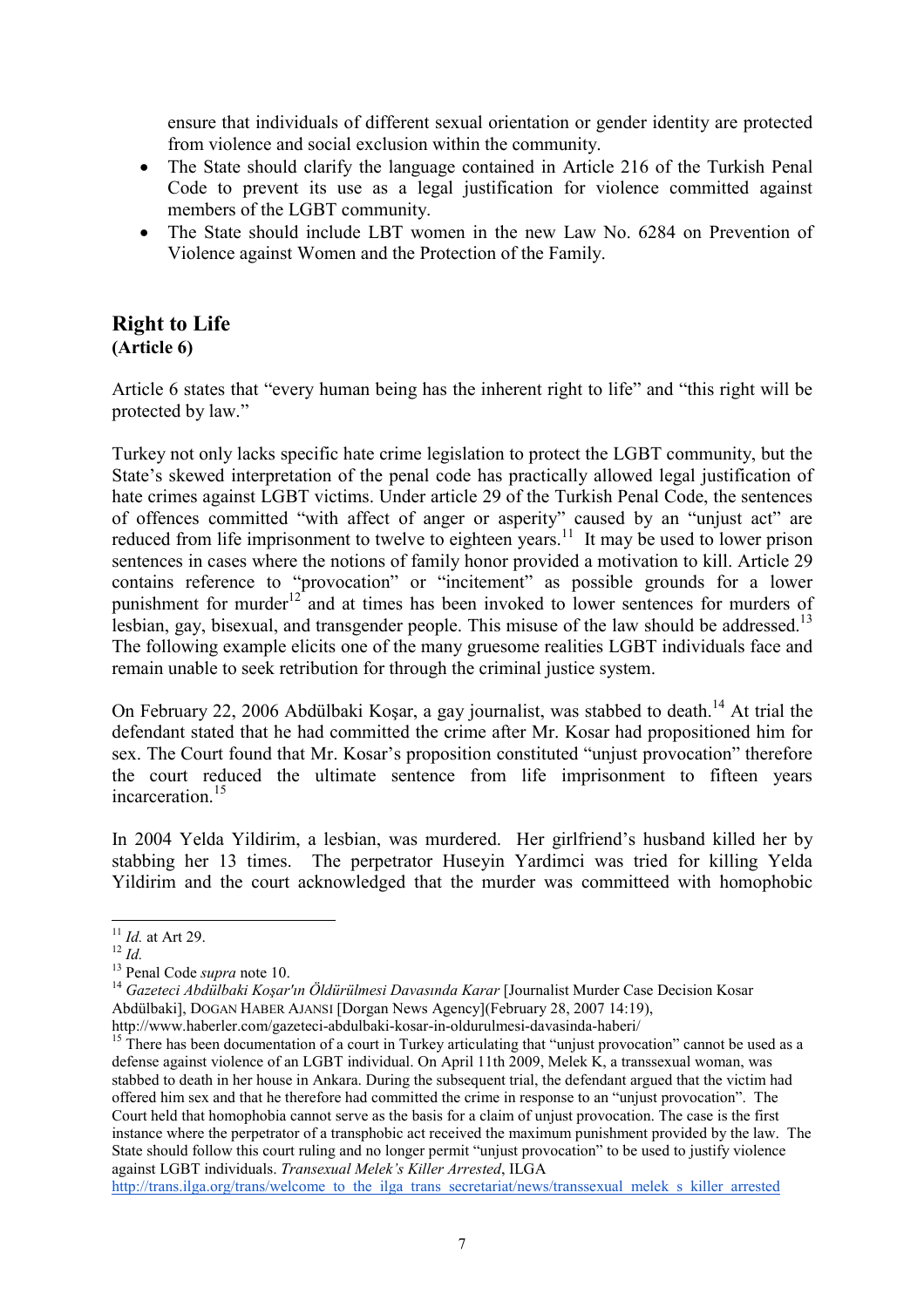motivication. The court ultimately found that the homophobic motivation was sufficient to plead the defense of "unjust provocation."<sup>16</sup>

There have been several more cases documented where the Turkish criminal justice system reduces the sentences of criminals by reducing the sentence of those being punished for these crimes.<sup>17</sup> By permitting the perpetrators of violent attacks against LGBT people to claim "unjust provocation" as a justification for their violence

#### *Recommendations*

- The State should amend Article 29 by expressly stating that the SOGI status of individuals does not constitute adequate "provocation" or "incitement" as grounds for a lower punishment of crimes committed against LGBT individuals.
- The State should provide training for judges and prosecutors on SOGI issues in order to prevent future discrimination and human rights violations against LGBT people in the judicial system.

# **The Right to be Recognized as a Person Before the Law (Article 16)**

Article 16 guarantees all people "shall have the right to recognition everywhere as a person before the law."

Many LGBT asylum seekers and refugees entered Turkey from Iran due to the torture and maltreatment they suffered as a result of their sexual orientation and gender identity. These asylum seekers were resettled in the satellite cities. Many of these refugees report physical and psychological harassment, violence and discrimination by police officers and citizens because of the fact that they were LGBT. This Committee has recognized the systematic discrimination and violence against LGBT individuals in Iran as recently as October 2011.<sup>18</sup>

The problems LGBT asylum seekers and refugees face are ever increasing due to the heterosexist structure of society.<sup>19</sup> The difficulty of attaining labour right in a legal way pushes LGBT asylum seekers and refugees to illegal work. Most of them cannot get their money and are exposed to verbal or physical harassment and violence in their work settings.

<sup>&</sup>lt;sup>16</sup> Istanbul 2<sup>nd</sup> High Criminal Court (İstanbul 2. Ağır Ceza Mahkemesi), Amensty International, p 48, [http://www.amnesty.org/en/library/asset/EUR44/001/2011/en/aff47406-89e4-43b4-93ed](http://www.amnesty.org/en/library/asset/EUR44/001/2011/en/aff47406-89e4-43b4-93ed-ebb6fa107637/eur440012011en.pdf)[ebb6fa107637/eur440012011en.pdf](http://www.amnesty.org/en/library/asset/EUR44/001/2011/en/aff47406-89e4-43b4-93ed-ebb6fa107637/eur440012011en.pdf)

<sup>&</sup>lt;sup>17</sup> In 2006 attack against transgender and sex workers neighborhood, perpetuated by civil gang members who were supported by the police (40 trans people had to move out), law suit was filed at the criminal court in Ankara, the court ruled that the attacks were systematic and motivated by hate + on a monthly basis, there are murders and hate-violence against trans individuals. In these cases, the Turkish court mostly gave reduced sentences to the perpetuators, based on the assessment that it is an "unjust provocation" and the victim was trying to sexually assault the perpetuator of the crime. "We need a law for liberation" Human Rights Watch page 76,<http://www.hrw.org/sites/default/files/reports/turkey0508webwcover.pdf>

<sup>18</sup> CCPR/C/IRN/CO/3, October 17, 2011 para. 10.

<sup>&</sup>lt;sup>19</sup> See "Unsafe Haven: The Security Challenges Facing Lesbian, Gay Bisexual & Transgender Asylum Seekers & Refugees in Turkey," Helsinki Citizens' Assembly—Turkey Refugee Advocacy and Support Program and Organization for Refugee, Asylum & Migration (ORAM), June 2009; *see also* "Lesbian, Gay, Bisexual, Transsexual Asylum Seekers and Refugees in Turkey," Kaos GL (2011).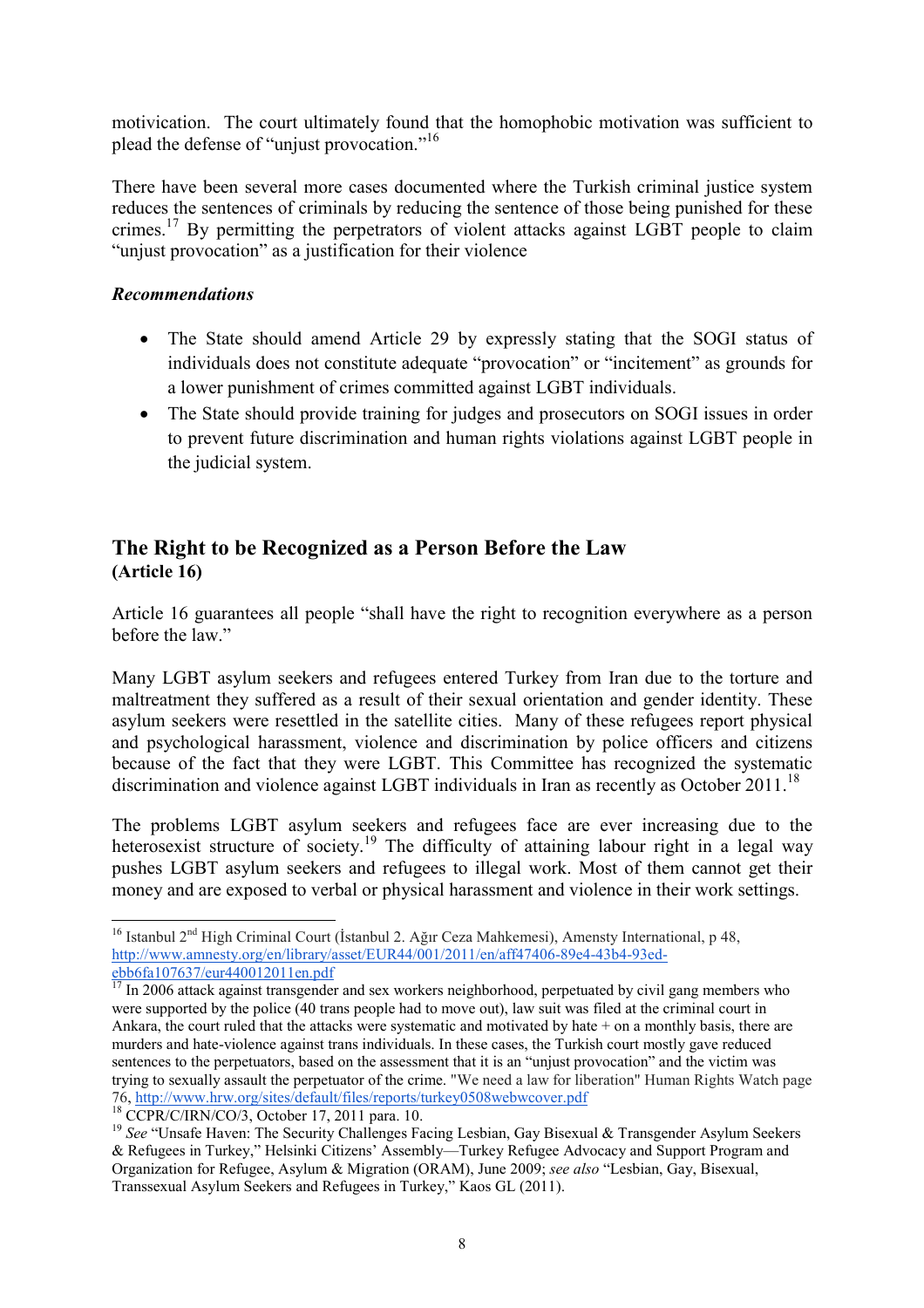LGBT refugees in Turkey enjoy very limited access to social support, employment and medical care. There are worrying omissions where police are called upon to investigate violence and harassment against these individuals. Most persons reported consistent, often violent harassment from local community members.

According to the current arrangement, asylum seekers and refugees are responsible for their own treatment expenditures. If they cannot afford these expenditures, then, the State will supply a portion of them. Government assistance with treatment expenditures of asylum seekers and refugees are provided by the Social Assistance and Solidarity Foundations, two programs situated within the governorships in every city. In order to benefit from health assistances, asylum seekers and refugees must be checked into Foreigners Department and pay the residence permit fee and ID fee. The ones who cannot afford the ID fee cannot benefit from this very limited health service.

Draft Law on Foreigners and International Protection has been presented to the National Assembly. In the event the draft gets approved, it will be the first general regulation ever to address the right of asylum in Turkey. Although the draft law is a very significant regulation regarding the demilitarisation of asylum procedure and standardizing of implementation, there are regulations that may work against LGBT asylum seekers and refugees. How the asylum procedure shall proceed following the approval of the draft is left to be defined by the secondary legislation and general judicial discretion of enforcement.

It is of vital importance that the General Directorate of Immigration Administration and the units bound under -to be established after the approval of the draft law- should work in cooperation with LGBT organisations functioning within the asylum field.

The geographical boundary brought to the 1951 Convention is preserved in this draft law. Therefore, Turkey will continue not accepting refugees outside the European Area even after the approval of the draft.

The article banning discrimination was completely removed from the draft. Thus, asylum seekers and refugees are left utterly vulnerable against discrimination.

No new regulation was brought in the draft law regarding work permits. It is nearly impossible for the asylum seekers and refugees to get a work permit. In the draft, "earning one's living through illicit means" is stipulated as a reason for deportation. This expression in the draft law is of serious threat against asylum seekers and refugees who earn their living as sex workers. Also, the expressions of "threatening public order, public safety and public health" mentioned as another reason of deportation are indefinite expressions that may bear results that are in detriment of LGBT asylum seekers and refugees.

It is stipulated in the draft law that parties may object to the decisions for deportation within 15 days in administrative courts. However, the decision to be made by the court is final and there is no way to appeal court decisions.

The State reserves the authority to extend the administrative custody period up to 6 months and exclude any regulation regarding access of the civil society to detention and deportation centres. This extended custody and isolation from civil society make it impossible to determine the human rights violations, torture and maltreatment LGBT individuals suffer in such centres.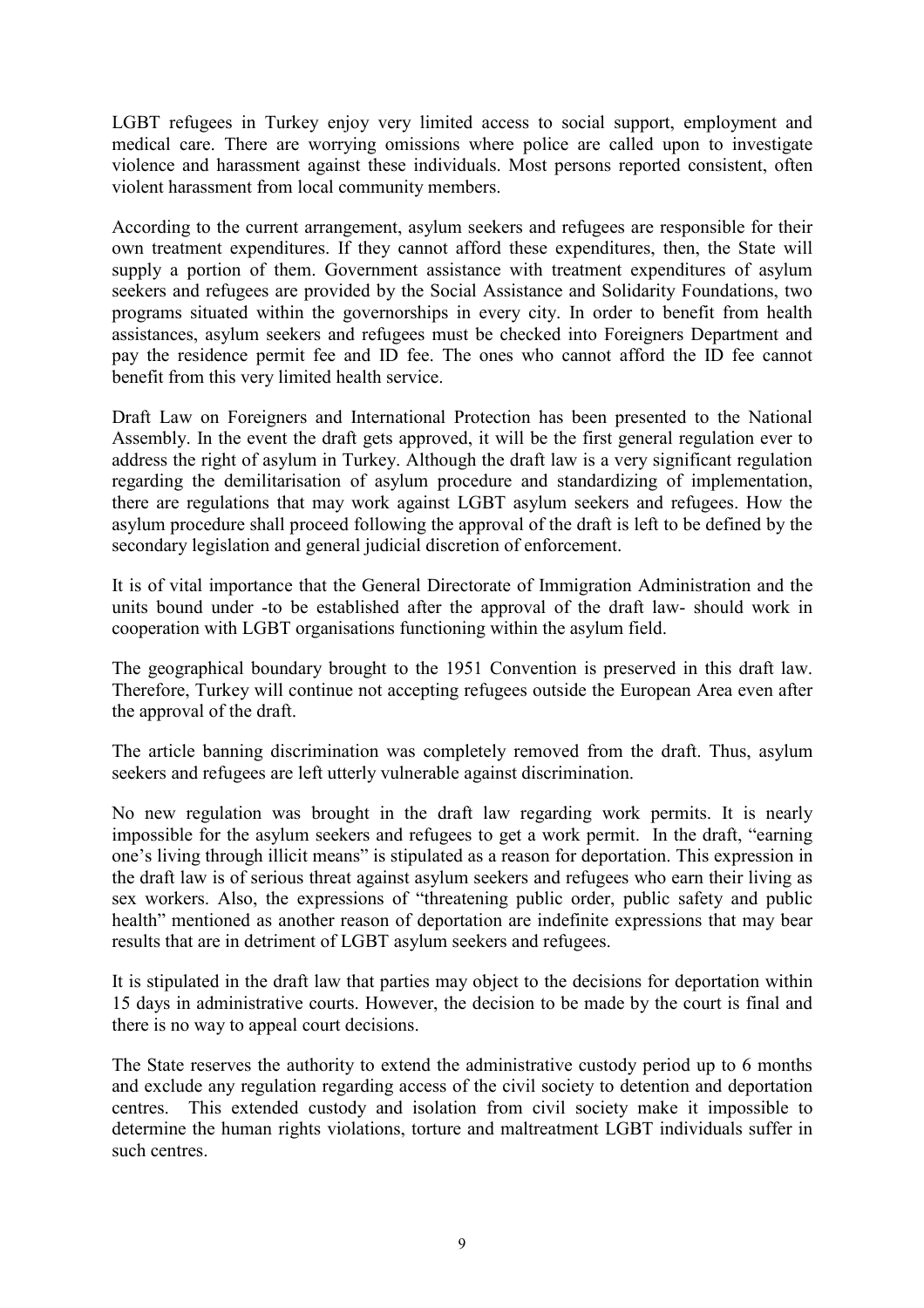After the draft law is approved, applicants, asylum seekers and refugees will be able to benefit from general healthcare social security. This is a significant step made towards the right to accessing healthcare.

Currently, many refugees have suffered severe physical attacks and have been unable to seek redress through reports to the police:

• On 16 December 2011 evening, a gay refugee was attacked by three citizens in Kayseri. At evening time when he was on his way to home, he found that 3 men were following him. The three men approached him and blocked his way. They spoke violently in Turkish and showed him their genitals. He tried to escape with all of his power, but they would not allow him to leave. They took his coat and then one of the men started to hit him. After he could finally escape one of them continued to follow him along the street for 50 meters until finally giving up.

The next day he went to the local police station in Kayseri, and reported the incident to the police. Police told him that they would check the local cameras and follow-up him later. UNHCR was also informed about the incident.<sup>20</sup>

- On 12 December 2011 a transgender refugee was directed to Kaos GL by UNHCR. She resided in Adana. She told she had first gender assignment surgery 10 years ago and her last operation 3 years ago in Iran. It was not successful. She had problems with the genital surgery and has bleeding. She was directed to one of Kaos GL's volunteer doctors in Adana. The doctor said that her situation was very serious and she had to have 2 to 3 more operations urgently. She could not afford treatment expenses and no funds could not be found for the surgery.
- A transgender refugee mentioned; when she was going to home one night, two young men threatened her with a knife and rubbed her. She had decided to report the incident to the police and went to the police station to document the incident. However, the police officers told her that in order for her to make a report she must bring a witness. When the woman returned with a witness, the police still did not investigate or prosecute anyone for the attack made against her. Instead, the police told her to call 155, the general police in Turkey, if she had a problem."<sup>21</sup>

#### *Recommendations*

- The State should ensure the geographic borders that are brought to the 1951 Convention and 1967 Protocol are removed. Turkey should also take asylum seekers and refugees from places outside of European countries under its protection as well.
- Education on homophobia and gender identity should be given to the police officers, Foreign Branches and employers of General Directorate of Immigration Administration as well as the units and employers of the Office of the Governor and Social Assistance.
- The State should include LGBT Organisation's voices and expertise in developing these trainings and education resources.

 $\overline{a}$ <sup>20</sup> Documentation on file with Kaos GL

<sup>&</sup>lt;sup>21</sup> Interview with Nevsehir/ Kaos GL satellite city visitation April 20, 2011.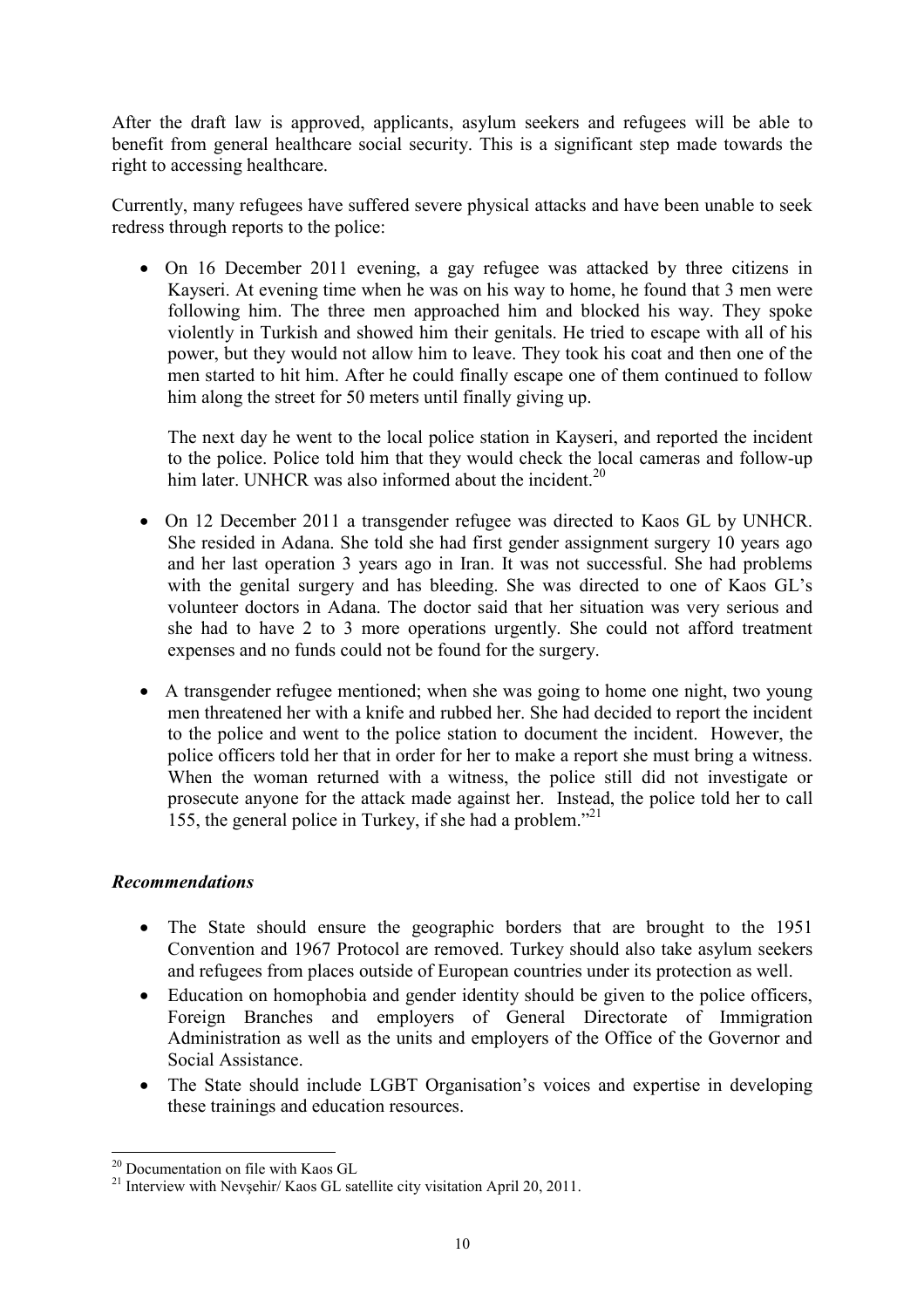# **Freedom of Opinion, Expression, and Information (Article 19)**

Article 19 of the Convention recognizes the rights of free expression and opinion. In its most recently published General Comments, the Committee stated that both of these ideas represent "the foundation stone for every free and democratic society."<sup>22</sup> All domestic laws should uphold freedom of expression, and media within the state must be able to operate without "censorship or restraint." Freedom of opinion extends to all areas of society, including "political discourse," "discussion of human rights," and "journalism."

Although Article 26(1) of the Turkish Constitution guarantees freedom of expression to every citizen,<sup>23</sup> there is no specific legal stipulation to guarantee freedom of expression on issues related to sexual orientation and gender identity (SOGI.) For this reason, the State can and has considered publications on SOGI issues "immoral", "obscene" and are often censors such materials.

The government of Turkey limits the freedom of expression for LGBT-related materials including artwork, novels, and magazines - by arguing that gay relationships are "obscene and against the morality". In limiting publications, which discuss sexual orientation and gender identity, the Turkish government takes advantage of the fact that there is no clear definition of "public morality" in the national law.

- In July 2006, the Press Division of the Ankara's Public Prosecutor's office launched a criminal investigation against the editor of Turkey's only LGBT magazine, published by Kaos GL.<sup>24</sup> The Prosecutor's office stated that Issue 28 contained "immoral" artwork and asked Ankara's 12<sup>th</sup> Criminal Court of Peace for authorization to confiscate all copies. The request was based on Article 28 of the Constitution which permits censorship of free press that "tend(s) to incite offence" or if it contains "material which contravenes the indivisible integrity of the state."<sup>25</sup> On July 21<sup>st</sup> 2006, the Court granted authorization to the Prosecutor, holding that "some articles and pictures from the magazine interfere with the "protection of public morals."<sup>26</sup> In its submissions to the Strasbourg Court, the Turkish Government argued, "freedom of expression is the cornerstone of a democratic society. However, as is stated in Article l0/2 of the Convention the exercise of this right may be subjected to some restrictions."
- In July 2009, the Prime Minister's Council of Protection of Children from Harmful Publications decided that the book named "Üçüncü Sınıf Kadın" (Third Class Woman), by the author, Anıl Alacaoğlu, should be distributed in a sealed envelope carrying a warning that it cannot be sold to underage persons (Case Number B.02.0.MNK-572-02/01242). The reason given for the Court's decision was that the book contained "gay relationships which are not normal according to Turkish customs" and "could harm the sexual health of children". The author appealed against the decision at the Ankara Criminal Court of First Instance on  $17<sup>th</sup>$  August 2009,

 $\overline{a}$  $22$  CCPR/C/GC/34, 21 July 2011.

<sup>&</sup>lt;sup>23</sup> Constitution of Turkey at Art. 26(1) (1981).

<sup>&</sup>lt;sup>24</sup> Kaos GL appealed the Court's decision, which was upheld on July  $28<sup>th</sup>$  2006. The case is now before the European Court of Human Rights (Case No 4982/07).

<sup>25</sup> *Supra* note 17 at Art. 28.

<sup>26</sup> *Supra* note 18*.*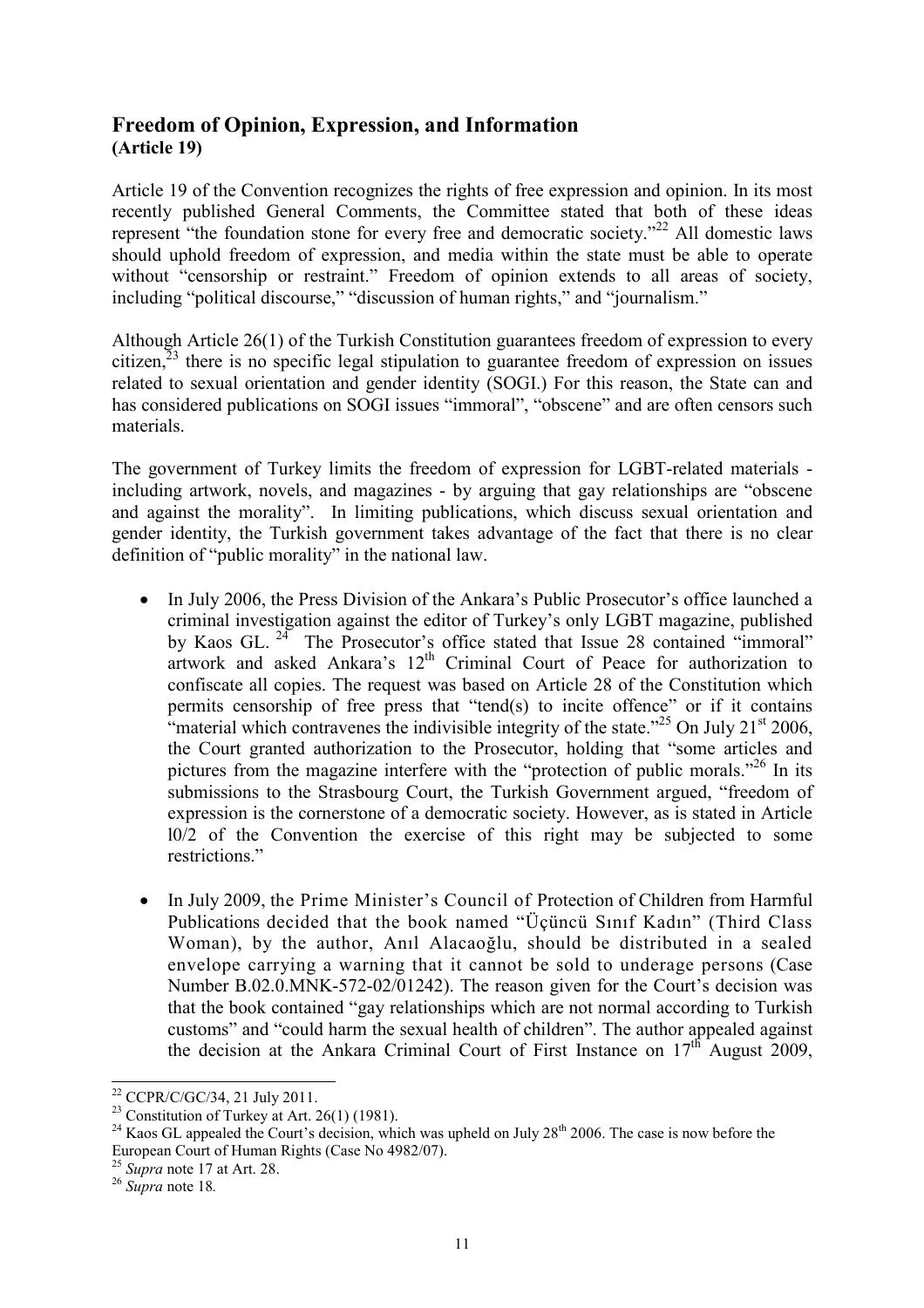claiming that the decision violated freedom of expression. The appeal is currently pending before the Ankara Criminal Court of Peace.

- In 2009, the Press Division of Istanbul's Public Prosecutor's Office confiscated copies of the book "Aşkın L Hali" (The 'L' Aspect of Love), jointly published by Kaos GL Association and Sel Publications. Subsequently, the Prosecutor's Office launched an investigation into the publication, arguing that lesbian culture is "an unnatural sexual relation" and "obscene." The defendants objected to the investigation, arguing that the authorities' interference was in violation of the Right to Freedom of Expression. The case is still being investigated (Case Number 2009/66795).
- LGBT websites have been blocked in Turkish Grand National Assembly. CHP Ankara deputy Aylin Nazlıaka asked Prime Minister Recep Tayyip Erdoğan the reason for the blockage of internet access of Turkish Grand National Assembly for the web sites of the non-governmental organizations of LGBT. Deputy Aylin Nazlıaka explained that it is needed to fill a special form in order to access the web sites of LGBT associations and asked Prime Minister Erdoğan the reason of this implementation. After a parliamentary question, the access to LGBT websites was possible on the internet system of the Turkish parliament, after having been blocked.<sup>27</sup>
- On June 2012, High Court ruled that oral and anal sex in movies should increase the penalty against the accused for selling CDs with sexual content. High Court convicted S.K. to one-year of imprisonment for selling movies with sexual content. However, the penalty was then increased because the movies contained displays of oral and anal sex.

The accused S.K. objected to the decision and the trial was carried to High Court. High Court 14th Criminal Division investigated the file and evaluated the decision. The Division put emphasis that the CDs contain images which leads to increasing the penalty. Since the CDs contained anal and oral sex displays, the High Court decided S.K. to be judged from Turkish Penal Code's Article 226 Item 4 which states that a "person selling products containing writing, sound or images of unnatural sexual behavior can be convicted to from 1 to 4 years and to punitive fine up to 5 thousand days.<sup>28</sup> Expressing that it is the responsibility of criminal court of first instance to define the quality of the crime, high court sent the file back.<sup>29</sup>

#### *Recommendations*

- The State should define the terms 'public moral', 'obscenity', 'exhibitionism', unnatural intercourse', 'Turkish family structure' because without definition, the vague terms make LGBT members vulnerable and more likely to be found guilty even if they are not.
- The State should stop the discriminatory implementation of public morality laws and ensure that the simple presence of homosexuality is not criminalized through those laws. Similarly the State should clearly define restrictions freedom of expression,

<sup>27</sup> Kaos GL (October 19, 2011), *available at* website [www.kaosgl.org.](http://www.kaosgl.org/)

 $28$  Criminal Code, Art. 226 (Turk.).

<sup>29</sup> On file with Kaos GL (June 22, 2012) *available at* website [www.kaosgl.org.](http://www.kaosgl.org/)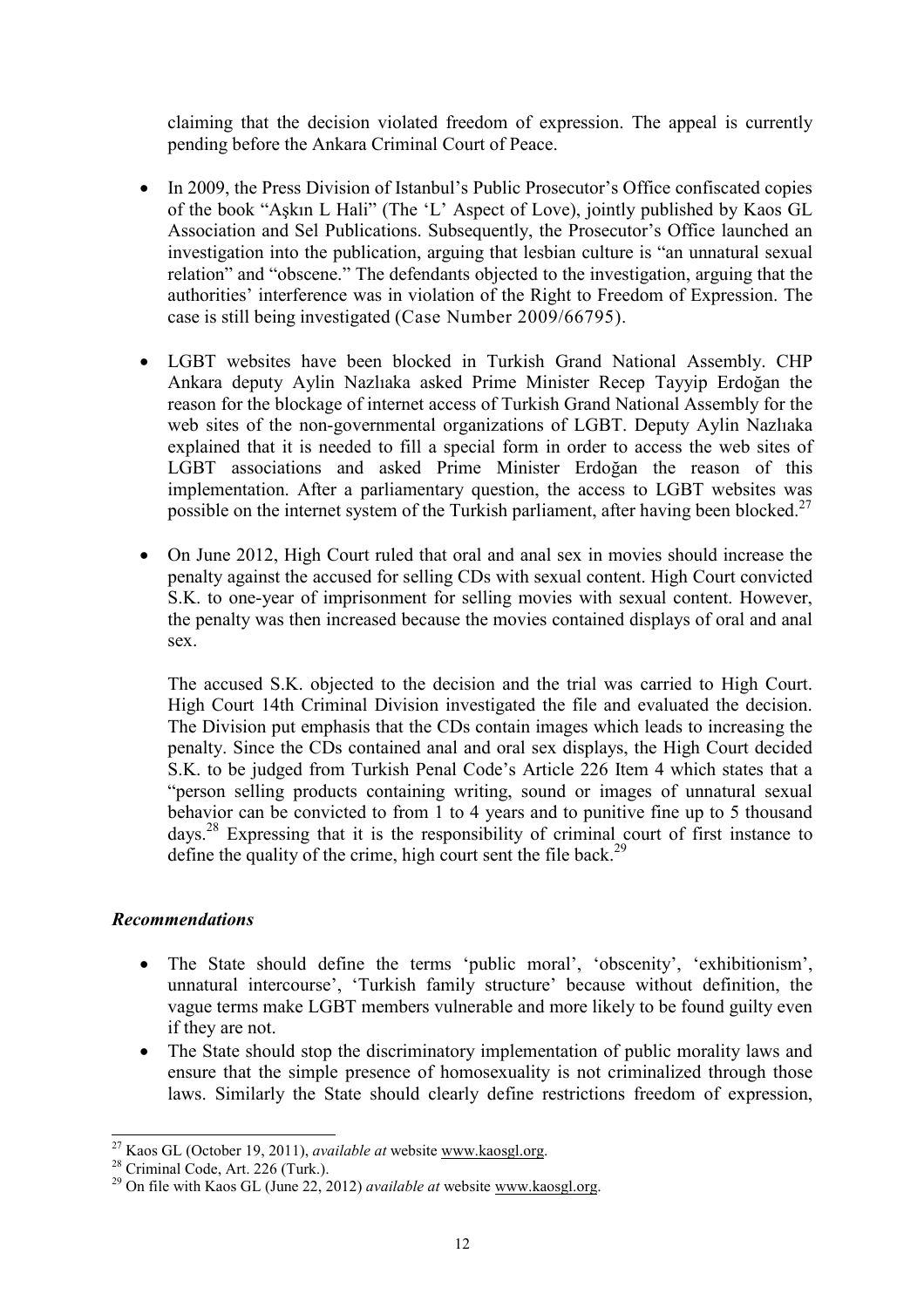opinion and organizing so as to not leave discretion to the police to censor LGBT members and LGBT-themed content.

## **The Right to Assembly and Association (Articles 21 & 22)**

Articles 21 and 22 of the Convention provide for the right of peaceful assembly and association. Although the Committee has not issued General Comments on these topics, it has used its Concluding Observations to underline the importance of Article 21 and 22. In particular, the Committee has criticized laws which require state sanctioning of assemblies,30 which force people to assemble in inaccessible areas, 31 and which prolong assembly appeal procedures to the extent that the right is thus void.<sup>32</sup>

In 2005, the Special Representative of the Secretary General on Human Rights Defenders, Hina Jilani submitted a report on the situation of human rights defenders in Turkey.<sup>33</sup> In her conclusions and recommendations, she called the government of Turkey, to "further review regulation to ensure that freedom of assembly is fully guaranteed."<sup>34</sup> She also urged the government to "refrain from public statements questioning the legitimacy and aims of human rights organizations."<sup>35</sup>

Article 56 of the Turkish Civil Code defines the association and forbids the establishments of association against laws and ethics. Article 41 of the Constitution provides that "the family is the foundation of the Turkish society." Based on these text laws, there have been attempts for banning LGBT organization *(please see Recent Development, 4 below)*. The State has failed to ban the organization and legal existence of at least 6 LGBT organizations in Turkey demonstrating that the usual prejudice employed by the Turkish government (morality, protection of the family, ethics) is not always endorsed by the judges and prosecutors. But, according to the ECtHR, "genuine and effective respect for freedom of association and assembly cannot be reduced to a mere duty on the part of the State not to interfere […]. There may thus be positive obligations to secure the effective enjoyment of these freedoms […]. This obligation is of particular importance for persons holding unpopular views or belonging to minorities, because they are more vulnerable to victimisation."<sup>36</sup>. There is nowadays a lack of full protection of the right to assembly and association for LGBT movements.

• On May 17 2010, in Ankara, five trans activists were accused by the police of engaging in sex work at night. About 25 human rights activists joined them in support. The assembled human rights observers were beaten up by about 60 police officers and documented as calling the activists "faggots" and threated "next time we will kill you!" They continued on to say said ""you continuously take to the streets for protests; do it now if you can." This shows the will to deter transgender human rights defenders from activism, for instance by demonstrating. On 18 June 2010, the five

- $34$  *Id.* at  $\P$ 111(f).
- $35$  *Id.* at  $\P$ 115(b).

 $\overline{a}$  $30$  CCPR/C/JOR/C/4, 18 November 2011 at para 15.

 $31$  CCPR/C/KAZ/C/1, 21 July 2011 at para 26.

<sup>32</sup> CCPR/C/POL/C/6, 15 November 2010 at para 23.

<sup>33</sup> E/CN.4/2005/101/Add.3.

<sup>36</sup> Bączkowski and others v. Poland, n°1543/06, 3/05/2007, § 64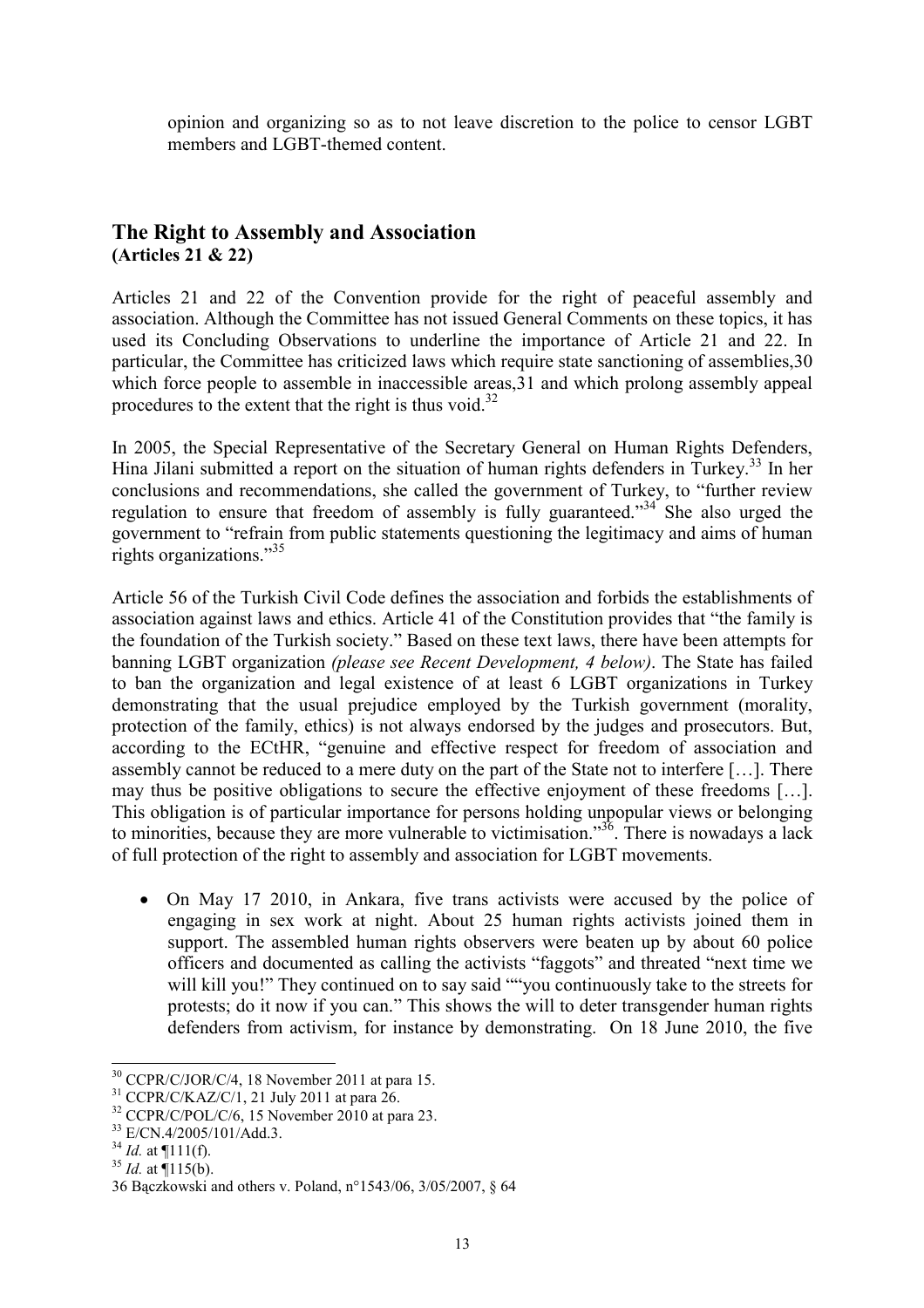activists were charged with "*Resisting Public Officials and Preventing Them from Performing Their Duty".*<sup>37</sup>

- In June 2012, the third trans pride (20-24 June 2012) was attacked by counterdemonstrators. Probably due to the presence of international media, the pride was protected and the violent counter-demonstrators were maintained aside from the pride. This time, the Turkish authorities took positive action to protect freedom of assembly but the counter-demonstrators were not prosecuted.
- Five LGBT organizations were requested closure by the directory of association of their cities. The request was rejected either by the public prosecutor's office (Kaos GL, Ankara, 10 October 2005; Rainbow LGBTT Association, Bursa, 6 October 2006; Pink Life LGBTT Association, 1<sup>st</sup> November 2006; Black Pink Triangle LGBTT, Izmir, 30 April 2010) or by the Supreme Court<sup>38</sup> which set a precedent. Two further organizations benefited from this rule, with no closure case opened against SPoD and Istanbul LGBTT. This shows that the right of association can be protected in Turkey.
- As the country progress report of European Commission on Turkey for 2009 pointed out about the closure case of Lambda Istanbul LGBTT Association, "the court's ruling made the legality of the association conditional on not "encouraging lesbian, gay, bisexual, transvestite and transsexual behaviour with the aim of spreading such sexual orientations<sup>"39</sup>. This, along with the Article 56 of the civil code, quoted above (on the formation of association, which says groups can't engage in activities that violates morality), is a constant threat against LGBT group's activities and outreach. As part of the Council of Europe, by conducting such a policy, Turkey infringes the ECtHR case law by discriminating on the basis of sexual orientation as regards to the right of assemble and association (Article 11, European Convention on Human Rights), with policies against alleged "promotion of homosexuality" (§109-110, case of Alekseyev v. Russi $a^{40}$ ).

#### *Recommendations*

- The State should clarify that Article 56 of the Civil Code, which forbids the establishments of association against laws and ethics, is not applicable to the LGBT community and that its terms be specifically defined in the civil code.
- The State should lift the "no homosexual propaganda" stipulation as a condition to legalize LGBT associations since it is a constant threat against LGBT groups' activities and outreach.
- The State should take steps to systematically prosecute those who incite violent attacks during LGBT events and make sure the participants are in safe in the event that an attack should occur.

<sup>37</sup> Joint Letter to Turkish Officials on the Upcoming Trial of Pink Life Activists, October 18, 2010 *available at*  http://www.iglhrc.org/cgi-bin/iowa/article/takeaction/resourcecenter/1208.html

<sup>&</sup>lt;sup>38</sup> Case of Lambda Istanbul LGBTT, November 25 2008.

<sup>39</sup> Turkey 2009 Progress Report – European Commission, p.19,

*ec.europa.eu/enlargement/pdf/key.../tr\_rapport\_2011\_en.pdf*

<sup>40</sup> Case of Alekseyev v. Russia, nos. 4916/07, 25924/08 and 14599/09, 21 October 2010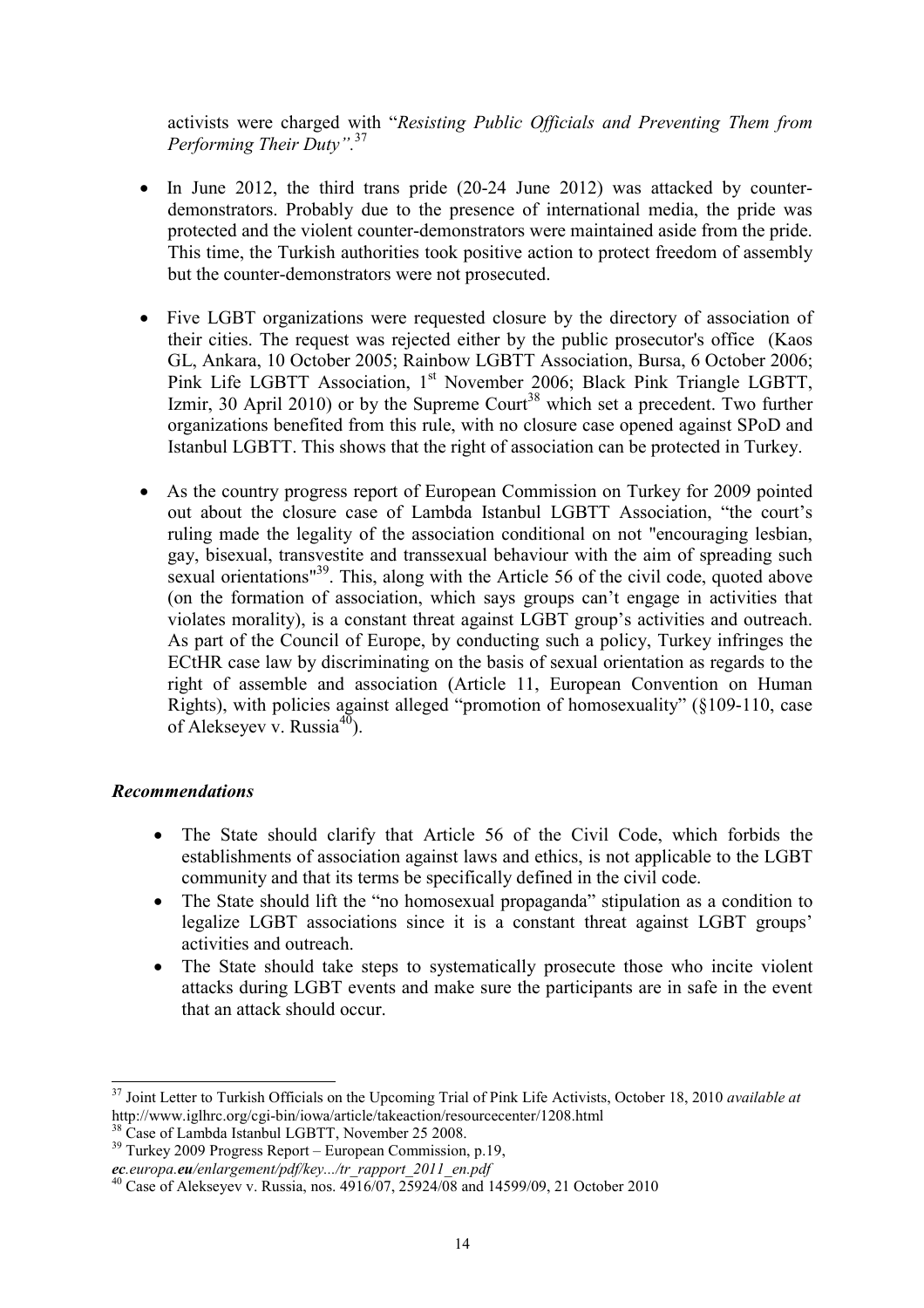## *RECOMMENDATIONS*

- The State should explicitly include protection of sexual orientation and gender identity in the new Constitution in the "Fundamental Rights and Freedoms" chapter of the Constitution as well as all other provisions involving equality and antidiscrimination. The State should also ensure that LGBT voices are heard during the drafting and decision-making process of the Constitution.
- The State should ensure –through measures such as providing trainings and setting up monitoring and evaluation systems- that judges and prosecutors comply with Article 90 of the Constitution, which requires the state to adhere to international law over domestic law when the two are in conflict. The State to be particularly diligent that the provision is followed when dealing with issues regarding sexual orientation and gender identity (SOGI) given the lack of protections for LGBT individuals in domestic legislation.
- The State should take legislation and administrative measures –both on national and local levels- to prohibit and prevent discrimination on the basis of sexual orientation and gender identity in order to provide effective protection to LGBT people in Turkey.
- The State party should take all necessary legislative, administrative and other measures to eliminate and prohibit discrimination on the basis of sexual orientation ensure that individuals of different sexual orientation or gender identity are protected from violence and social exclusion within the community.
- The State should stop permitting use of the vague language of Article 216 of the Turkish Penal Code as a legal justification for violence committed against members of the LGBT community.
- The State should include LBT women in the new Law No. 6284 on Prevention of Violence against Women and the Protection of the Family.
- The State should investigate and prosecute police officers accused of harassing LGBT individuals.
- The State should collect disaggregated data on the number of complaints of violence made by LBT women.
- The State should protect LGBT individuals under Article 29 expressly stating that their LGBT status does not constitute adequate "provocation" or "incitement" as grounds for a lower punishment of crimes committed against them.
- The State should ensure the geographic borders that are brought to the 1951 Convention and 1967 Protocol are removed. Turkey should also take asylum seekers and refugees from places outside of European countries under its protection as well.
- Education on homophobia and gender identity should be given to the police officers, Foreign Branches and employers of General Directorate of Immigration Administration as well as the units and employers of the Office of the Governor and Social Assistance. The State should include LGBT Organisation's voices and expertise in developing these trainings and education resources.
- Turkey should include "sexual orientation" and "gender identity" in the antidiscrimination draft legislation.